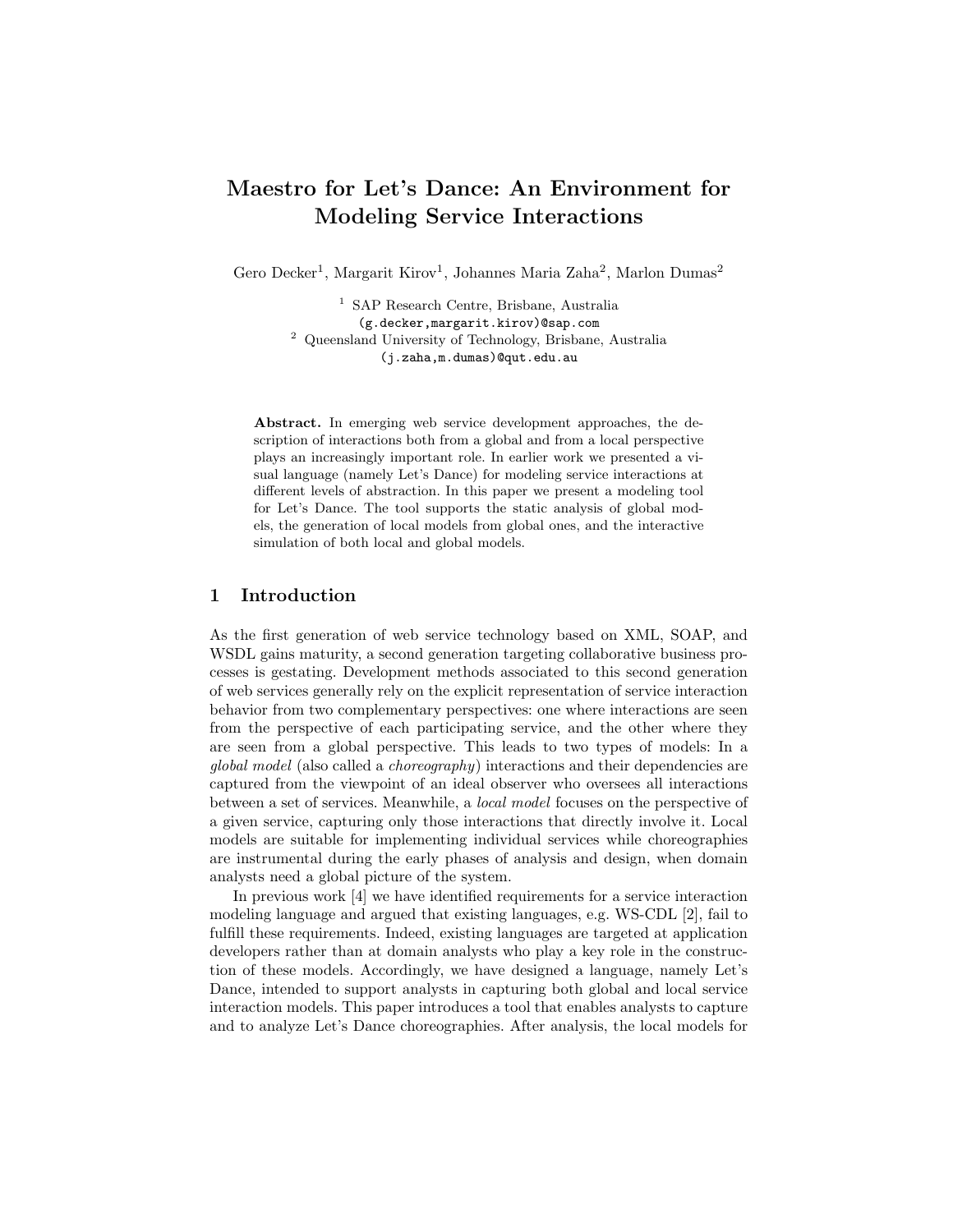the parties involved in the choreography can be generated and the execution of both global and local models can be interactively simulated.

The paper is structured as follows. Section 2 gives an overview of the Let's Dance language. The architecture and the features of the tool are presented in Section 3. Section 4 discusses future extensions.

## 2 Let's Dance Choreographies

A choreography consists of a set of interrelated service interactions corresponding to message exchanges. At the lowest level of abstraction, an interaction is composed of a message sending action and a message receipt action (referred to as communication actions). Communication actions are represented by nonregular pentagons (symbol  $\triangleright$  for send and  $\triangleright$  for receive) that are juxtaposed to form a rectangle denoting an elementary interaction. As illustrated in Figure 1, a communication action is performed by an actor playing a role, specified at the top corner of a communication action. Roles are written in uppercase and the actor playing this role (the "actor reference") is written in lowercase between brackets. The name of the message type for the receive actions can be omitted (since the same type applies for both send and receive).



Fig. 1. Constructs of Let's Dance

Interactions can be inter-related using the constructs depicted in Figure 1. The relationship on the left-hand side is called "precedes" and is depicted by a directed edge: the source interaction can only occur after the target interaction has occurred. That is, after the receipt of a message "M1" by "B", "B" is able to send a message "M2" to "C". The rectangle surrounding these two interactions denotes a composite interaction, which can be related with other interactions with any type of relationship. The relationship at the center of the figure is called "inhibits", depicted by a crossed directed edge. It denotes that after the source interaction has occurred, the target interaction can no longer occur. That is, after "B" has received a message "M1" from "A", it may not send a message "M2" to "C". The latter interaction can be repeated until "x" messages have been sent, which is indicated by the header on top of the interaction. The actor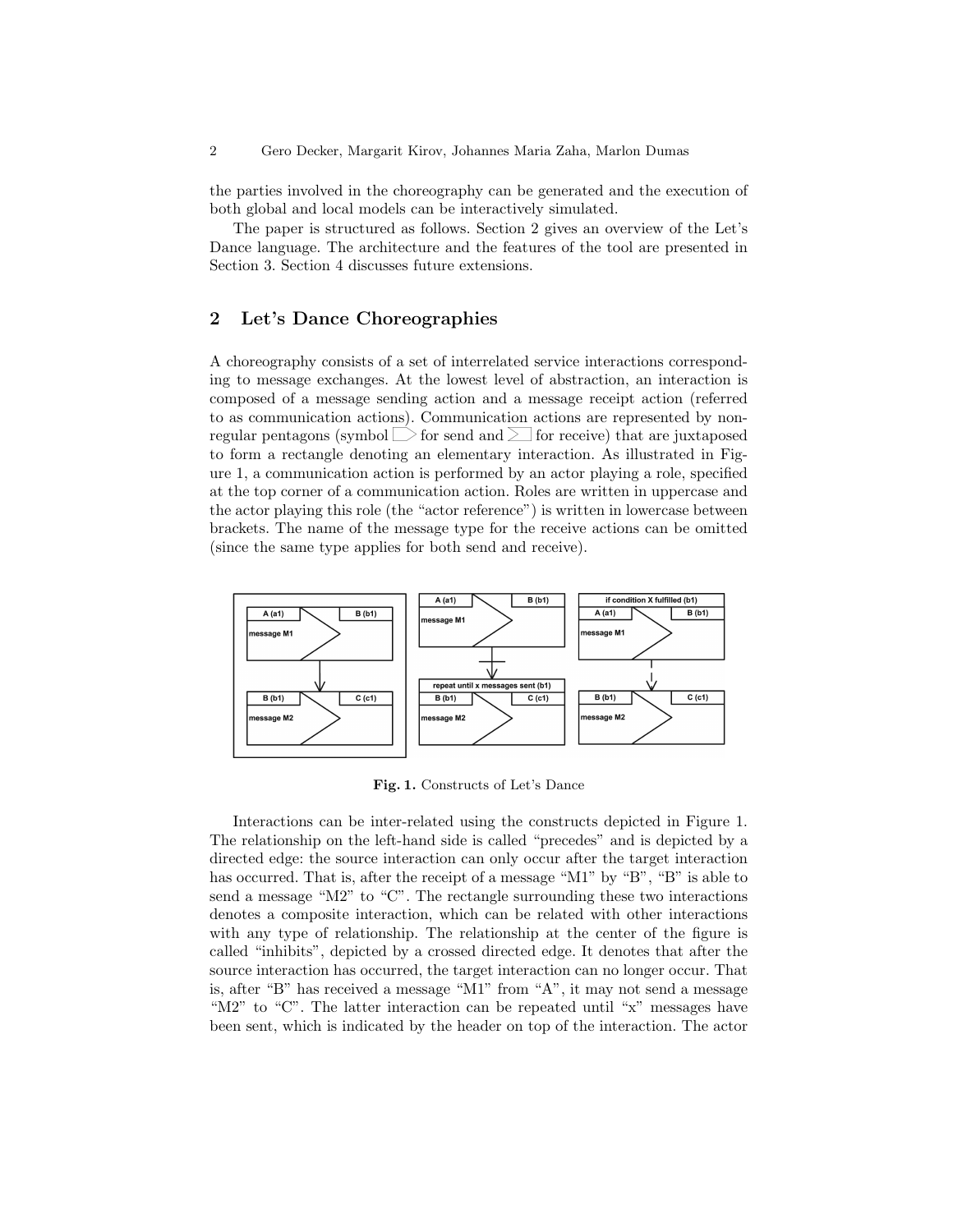executing the repetition instruction is noted in brackets. Finally, the relationship on the right-hand side of the figure, called "weak-precedes", denotes that "B" is not able to send a message "M2" until "A" has sent a message "M1" or until this interaction has been inhibited. That is, the target interaction can only occur after the source interaction has reached a final status, which may be "completed" or "skipped" (i.e. "inhibited"). In the example, the upper interaction has a guard assigned, which is denoted by the header on top of the interaction. This interaction is only executed if the guard evaluates to true. The actor who evaluates the guard is noted in brackets.

#### 3 Tool Overview

Figure 2 shows a screen shot of Maestro for Let's Dance. The palette on the lefthand side contains the diagram elements. Below this palette, layout options are accessible. The main drawing area in the middle. On the right, there is a pane for editing the properties of the selected element as well as a navigator that provides an overview over the diagram. The analysis and simulation functionality can be accessed via the "Let's Dance" menu item in the menu bar at the top. Analysis results and simulation status are shown within the editing area.



Fig. 2. Screen shot of Maestro for Let's Dance

Maestro for Let's Dance is built on top of the Maestro visual language framework developed at SAP. It is the foundation for various modeling environments including: Maestro for BPMN, an editor for the Business Process Modeling Notation, Maestro for BPEL, a modeling environment for the Business Process Execution Language, and Maestro for SAM (Status-and-Action Management), a modeling and simulation environment for business object lifecycles.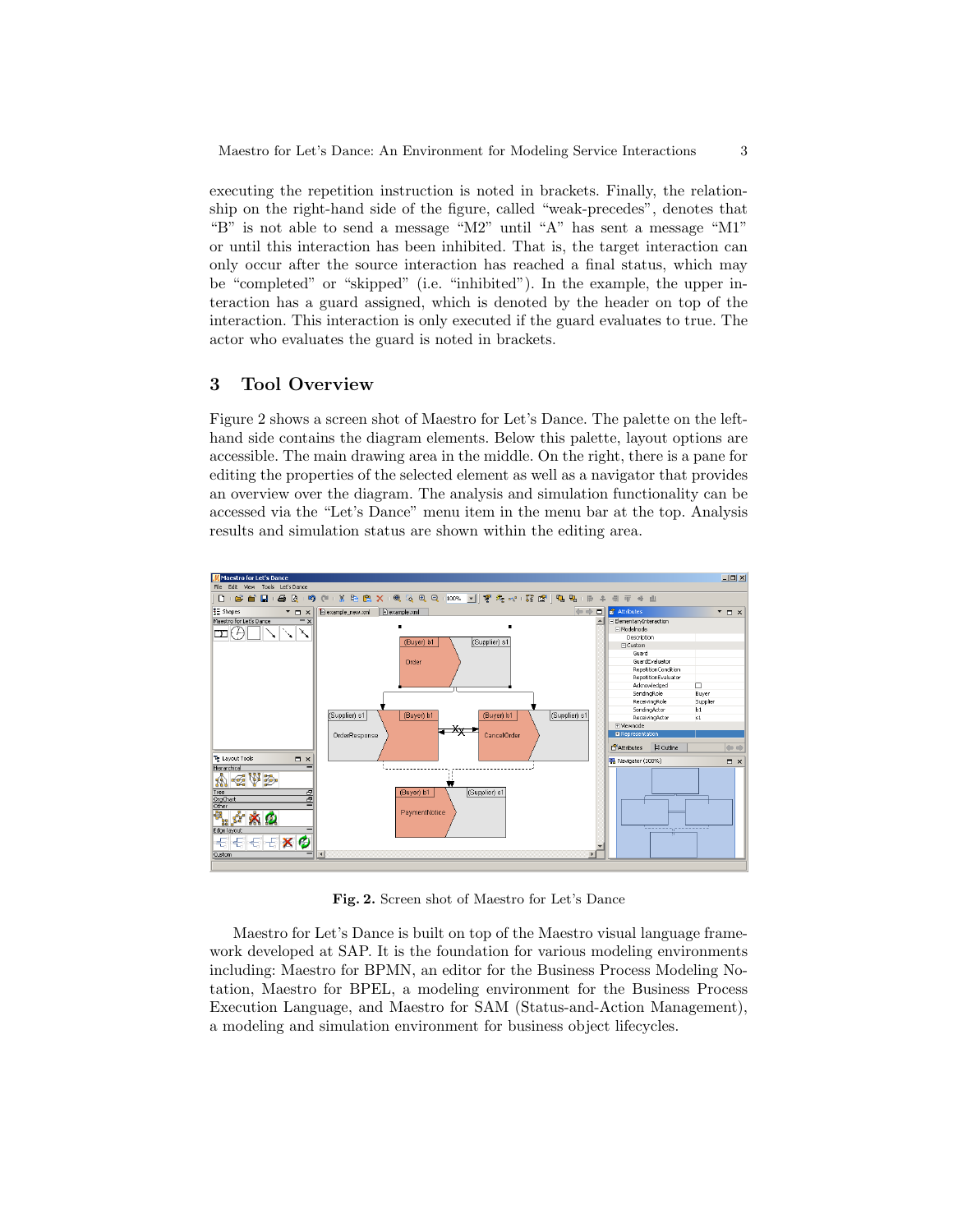

Fig. 3. Architecture overview

Figure 3 describes the main architecture of Maestro for Let's Dance using the Fundamental Modeling Concepts (FMC) block diagram notation [3]. A core component of the Let's Dance prototype is the Tensegrity framework<sup>3</sup>. It provides basic functionality that is needed for graphical editors such as rendering functionality, editing facilities (selection, creation, deletion, resizing, etc. of diagram elements), event propagation mechanisms, a command stack and a persistency service for diagrams. The Maestro framework extends Tensegrity and provides utility functionality for attribute management and refined application skeletons.

Tensegrity and Maestro can be compared to eclipse GMF<sup>4</sup> (Graphical Modeling Framework). Shape descriptions define what diagrams consist of and how they look like. Anchor points, resizing behavior, color schemes, line widths and line decorations can be defined for diagram elements. Furthermore, the palette is configured. A strong point about GMF is that it very clearly separates the data model from its graphical representation. However, GMF was not chosen because at the time of development releases were still in a pre-1.0 state and significant changes in the API from release to release caused major refactorings. It would have been an option to use eclipse GEF<sup>5</sup> (Graphical Editing Framework), the foundation of GMF, without using GMF itself. The fact that GEF does not include layouting functionality like it is the case for Tensegrity and the possibility of integrating the tool with Maestro for BPMN and Maestro for BPEL in the future were the final arguments for choosing Maestro.

Choreographies are described using two different data structures in the tool. The diagram data structure is optimized for the usage within the editor. E.g. entities in the data structure directly relate to edges and nodes in the diagram and layout information is attached to the entities. The choreography model data

<sup>3</sup> See http://www.tensegrity-software.com/

<sup>4</sup> See http://www.eclipse.org/gmf/

 $5$  See http://www.eclipse.org/gef/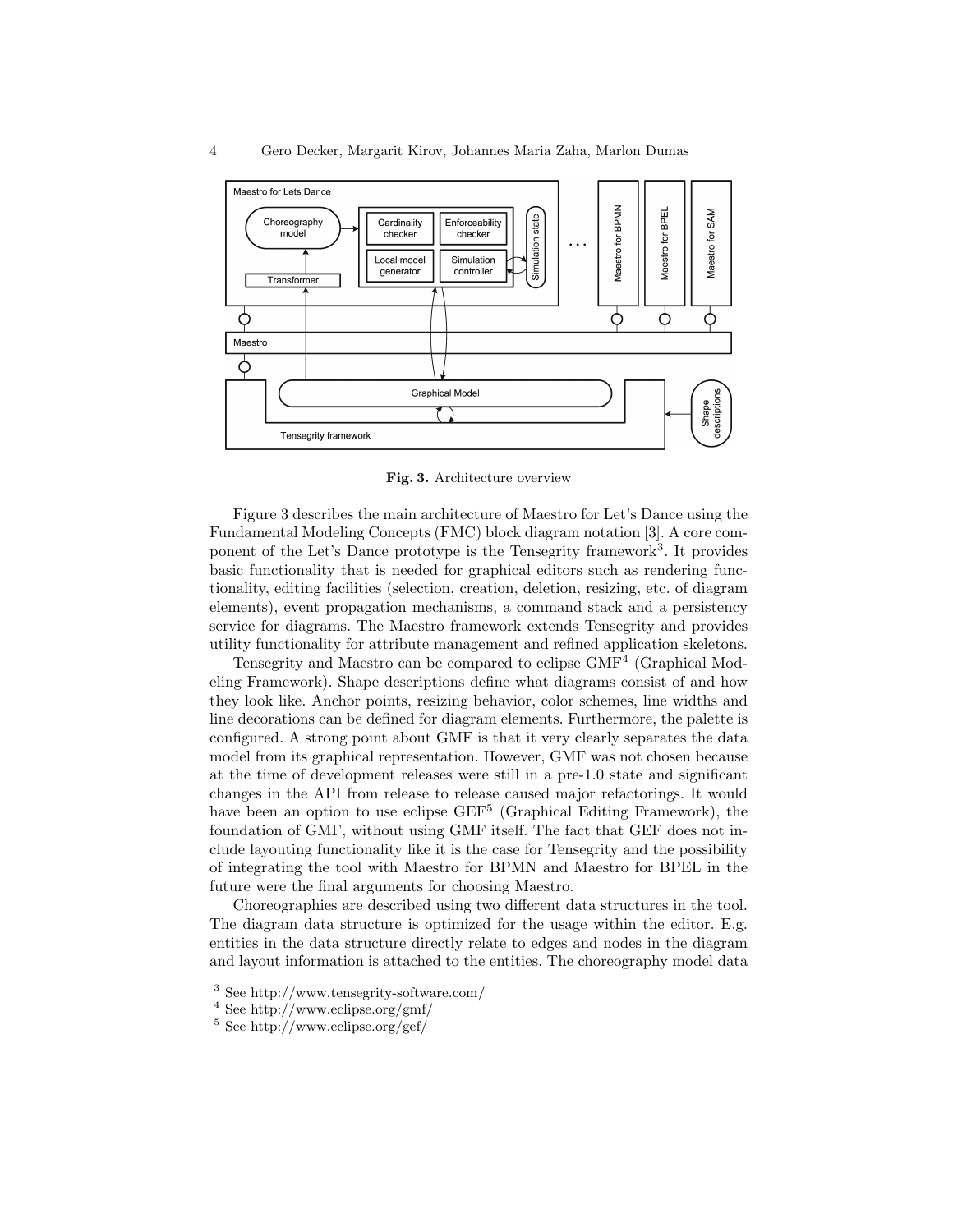structure does not contain any layout information and follows the Let's Dance meta-model introduced in [4]. The choreography model is then used as input for the analysis plugins and the simulation engine. A model transformation takes place every time a check is triggered or a simulation is started. A reverse mapping from entities in the choreography model to the entities in the diagram model is later on used for displaying output of the checkers or the simulation engine. Since EMF<sup>6</sup> (Eclipse Modeling Framework) includes functionality to produce XMI<sup>7</sup> (XML Metadata Interchange)-compliant files and since there is a good integration of EMF with the UML modeling environment Rationale Rose<sup>8</sup>, EMF was used for implementing the choreography data model.

A precondition for analyzing a choreography model is that it complies to the well-formedness criteria defined in [5]. Therefore, a well-formedness check precedes every analysis as well as the generation of local models. Examples for ill-formedness could be e.g. an unspecified actor for a send or receive action or a cycle of precedes and weak-precedes relationships.

Cardinality checker. Maestro for Let's Dance provides a cardinality checker that is able to identify how many times an interaction can occur, at least and at most, within one execution of a choreography. The cardinality checker takes as input a choreography and classifies its interactions into five groups: (0,0): interactions that will never be executed (i.e. unreachable);  $(0,1)$ : interactions that may be executed once or skipped altogether (i.e. conditional); (1,1): interactions that will be executed exactly once;  $(0,n)$ : interactions that may be executed any number of times; and (1,n): interactions that will be executed at least one.

The cardinality checker can help modelers to detect semantical errors, such as unreachable interactions or interactions that may be skipped against the modeler's intent. It can also be used to determine characteristics required from the communication channels. For example, if an interaction can be executed multiple times, the corresponding channel may be required to guarantee orderly delivery.

Cardinality analysis is largely based on reachability analysis for which we have presented two alternatives in previous work: In [1] the algorithm is based on  $\pi$ -calculus bi-simulation whereas in [5] an ad-hoc algorithm is introduced. It turned out that because of the computational complexity of bi-simulation analysis only very small choreographies could be processed in a reasonable time. The second algorithm has low polynomial complexity and scales up to real-world choreographies. Therefore, it was chosen for the tool.

Enforceability checker. It has been shown that there might be relations between interactions in a choreography model that cannot be enforced locally. I.e. It turns out that not all global models can be mapped into local ones in such a way that the resulting local models only contain interactions explicitly captured in the choreography model and they collectively enforce all the constraints expressed in

<sup>6</sup> See http://www.eclipse.org/emf/

<sup>7</sup> See http://www.omg.org/technology/documents/formal/xmi.htm

<sup>8</sup> See http://www.ibm.com/software/rational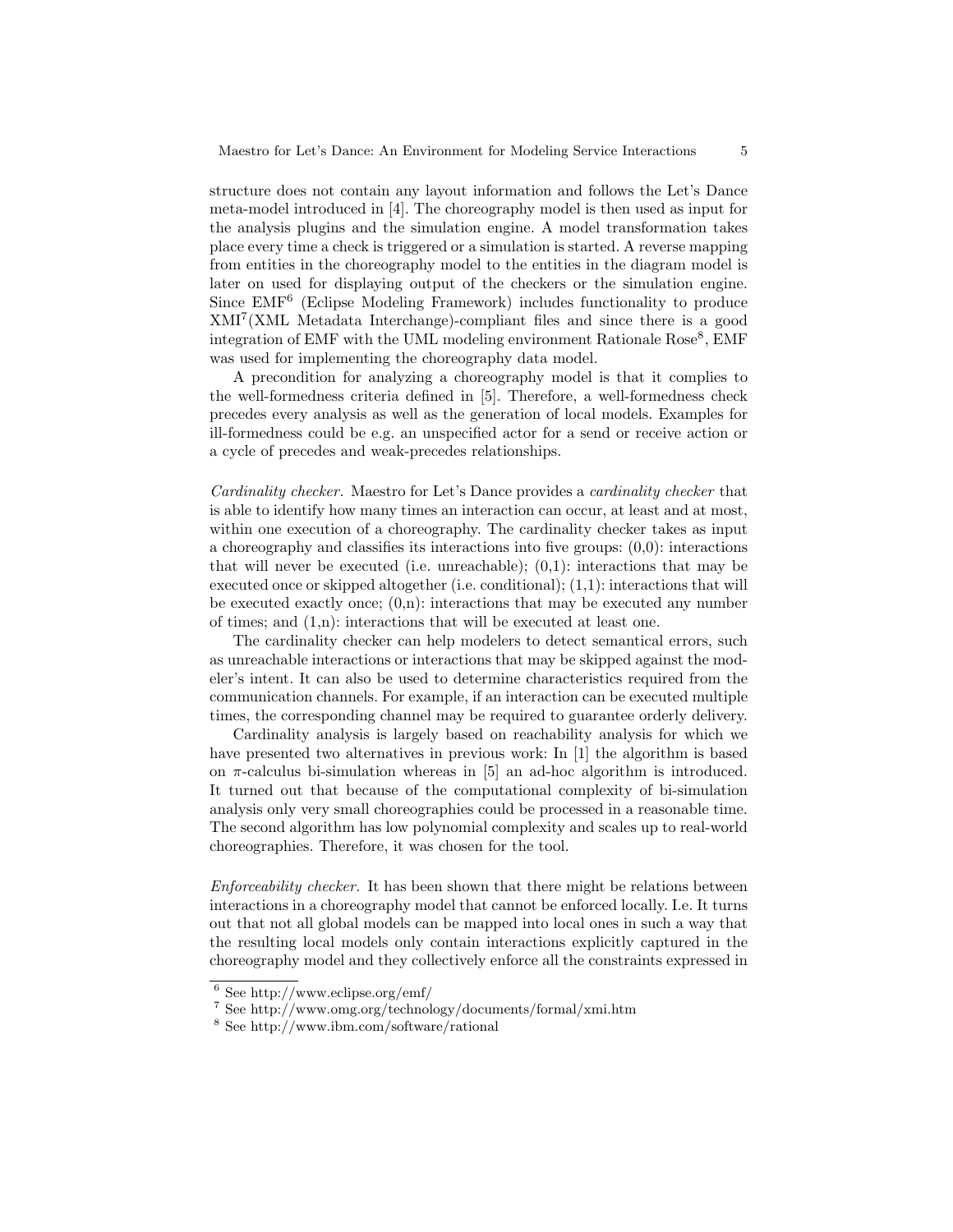the global model. A counter-example is given in Figure 4. In this choreography it is not possible to enforce the "precedes" constraint between the two interactions without introducing additional interactions. Indeed, how can actors 'c' and/or 'd' know that the interaction between 'a' and 'b' has taken place in the absence of any interaction between actors 'a' and 'b' on the one hand, and actors 'c and 'd' on the other? Thus, either the model needs to be enhanced with an interaction between  $a/b$  and  $c/d$ , or the sequential execution constraint will not be enforced (i.e. the interactions can occur in the opposite order from the perspective of an ideal observer). Since domain analysts are supposed to sign off on a choreography model it is undesirable to automatically introduce implicit interactions to ensure the fulfilment of constraints. Instead, the modeler should be warned of such issues, so that (s)he can refine the model as needed.



Fig. 4. Example of a non-locally enforceable choreography

Accordingly, Maestro for Let's Dance incorporates an enforceability checker that identifies non-enforceable constraints in a choreography model and reports them to the modeler. The algorithm used for this purpose is described in [5].

Simulation In order to give choreography modelers a better idea of the semantics of their models, the tool offers the possibility to simulate choreography instances. The formalization of the execution semantics of Let's Dance were presented in [1]. It was used as a blueprint for the implementation of the simulation engine.

An interaction can be in one of the four states initialized (visualized as yellow), enabled (green), skipped (red) and completed (gray). Each instance starts in the state initialized. The instance can now be skipped or it can be enabled. Therefore, the transitions to the states skipped and enabled are possible. If an instance is in state skipped nothing can happen to it any more. If an instance is in state enabled the interaction can execute. During the execution the instance can be skipped. Otherwise, it will eventually complete execution and move to state completed. In the case of guarded interactions the user can decide whether the interaction should be executed or if it should be skipped. In the case of repeated interactions the user can decide whether the interaction should be executed once more or if the repetition is terminated.

Local model generator. In [5] we have presented an algorithm for generating local models. This algorithm is implemented in Maestro for Let's Dance. A new diagram containing all the interactions where a specific actor is involved is generated and the layout functionality is applied to it.